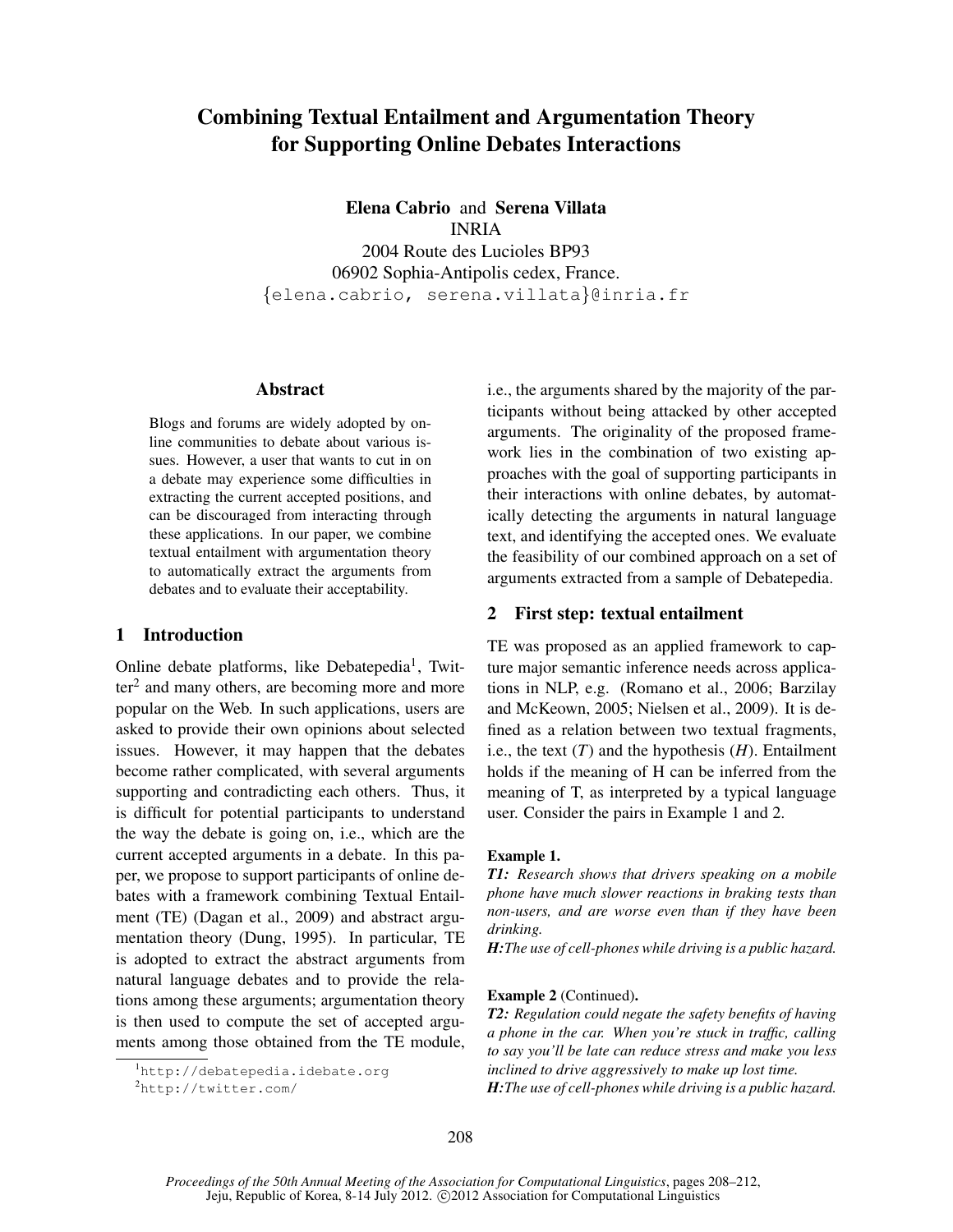A system aimed at recognizing TE should detect an entailment relation between T1 and H (Example 1), and a contradiction between T2 and H (Example 2).

As introduced before, our paper proposes an approach to support the participants in forums or debates to detect the accepted arguments among those expressed by the other participants on a certain topic. As a first step, we need to *(i)* automatically recognize a participant's opinion on a certain topic as an argument, as well as to *(ii)* detect its relationship with the other arguments. We therefore cast the described problem as a TE problem, where the T-H pair is a pair of arguments expressed by two different participants on a certain topic. For instance, given the argument "The use of cell-phones while driving is a public hazard" (that we consider as H as a starting point), participants can support it expressing arguments from which H can be inferred (Example 1), or can contradict such argument with opinions against it (Example 2). Since in debates arguments come one after the other, we extract and compare them both with respect to the main issue, and with the other participants' arguments (when the new argument entails or contradicts one of the arguments previously expressed by another participant). For instance, given the same debate as before, a new argument T3 may be expressed by a third participant with the goal of contradicting T2 (that becomes the new H (H1) in the pair), as shown in Example 3.

#### Example 3 (Continued).

*T3: If one is late, there is little difference in apologizing while in their car over a cell phone and apologizing in front of their boss at the office. So, they should have the restraint to drive at the speed limit, arriving late, and being willing to apologize then; an apologetic cell phone call in a car to a boss shouldn't be the cause of one being able to then relax, slow-down, and drive the speed-limit.*  $T2 \rightarrow H1$ : Regulation could negate the safety benefits of *having a phone in the car. When you're stuck in [...]*

TE provides us with the techniques to detect both the arguments in a debate, and the kind of relation underlying each couple of arguments. The TE system returns indeed a judgment (entailment or contradiction) on the arguments' pairs, that are used as input to build the argumentation framework, as described in the next Section.

#### 3 Second step: argumentation theory

Starting from a set of arguments and the attacks (i.e., conflicts) among them, a (Dung, 1995)-style argumentation framework allows to detect which are the accepted arguments. Such arguments are considered as believable by an external evaluator who has a full knowledge of the argumentation framework, and they are determined through the acceptability semantics (Dung, 1995). Roughly, an argument is accepted, if all the arguments attacking it are rejected, and it is rejected if it has at least an argument attacking it which is accepted. An argument which is not attacked at all is accepted.

Definition 1. *An abstract argumentation framework (AF) is a pair*  $\langle A, \rightarrow \rangle$  *where* A *is a set of arguments and*  $\rightarrow \subseteq$  $A \times A$  *is a binary relation called attack.* 

Aim of the argumentation-based reasoning step is to provide the participant with a complete view on the arguments proposed in the debate, and to show which are the accepted ones. In our framework, we first map contradiction with the attack relation in abstract argumentation; second, the entailment relation is viewed as a support relation among abstract arguments. The support relation (Cayrol and Lagasquie-Schiex, 2011) may be represented as: (1) a relation among the arguments which does not affect their acceptability, or (2) a relation among the arguments which leads to the introduction of additional attacks.

Consider a support relation among two arguments, namely  $A_i$  and  $A_j$ . If we choose (1), an attack towards  $A_i$  or  $A_j$  does not affect the acceptability of  $A_j$  or  $A_i$ , respectively. If we choose (2), we introduce additional attacks, and we have the following two options: [Type 1]  $A_i$  *supports*  $A_j$  then  $A_k$ *attacks*  $A_j$ , and [Type 2]  $A_i$  *supports*  $A_j$  then  $A_k$  *at*tacks  $A_i$ . The attacks of type 1 are due to inference:  $A_i$  entails  $A_j$  means that  $A_i$  is more specific of  $A_j$ , thus an attack towards  $A_j$  is an attack also towards  $A_i$ . The attacks of type 2, instead, are more rare, but they may happen in debates: an attack towards the more specific argument  $A_i$  is an attack towards the more general argument  $A_i$ . In Section 4, we will consider only the introduction of attacks of type 1.

For Examples 1, 2, and 3, the TE phase returns the following couples: T1 *entails* H, T2 *attacks* H, T3 *attacks* H1 (i.e. T2). The argumentation module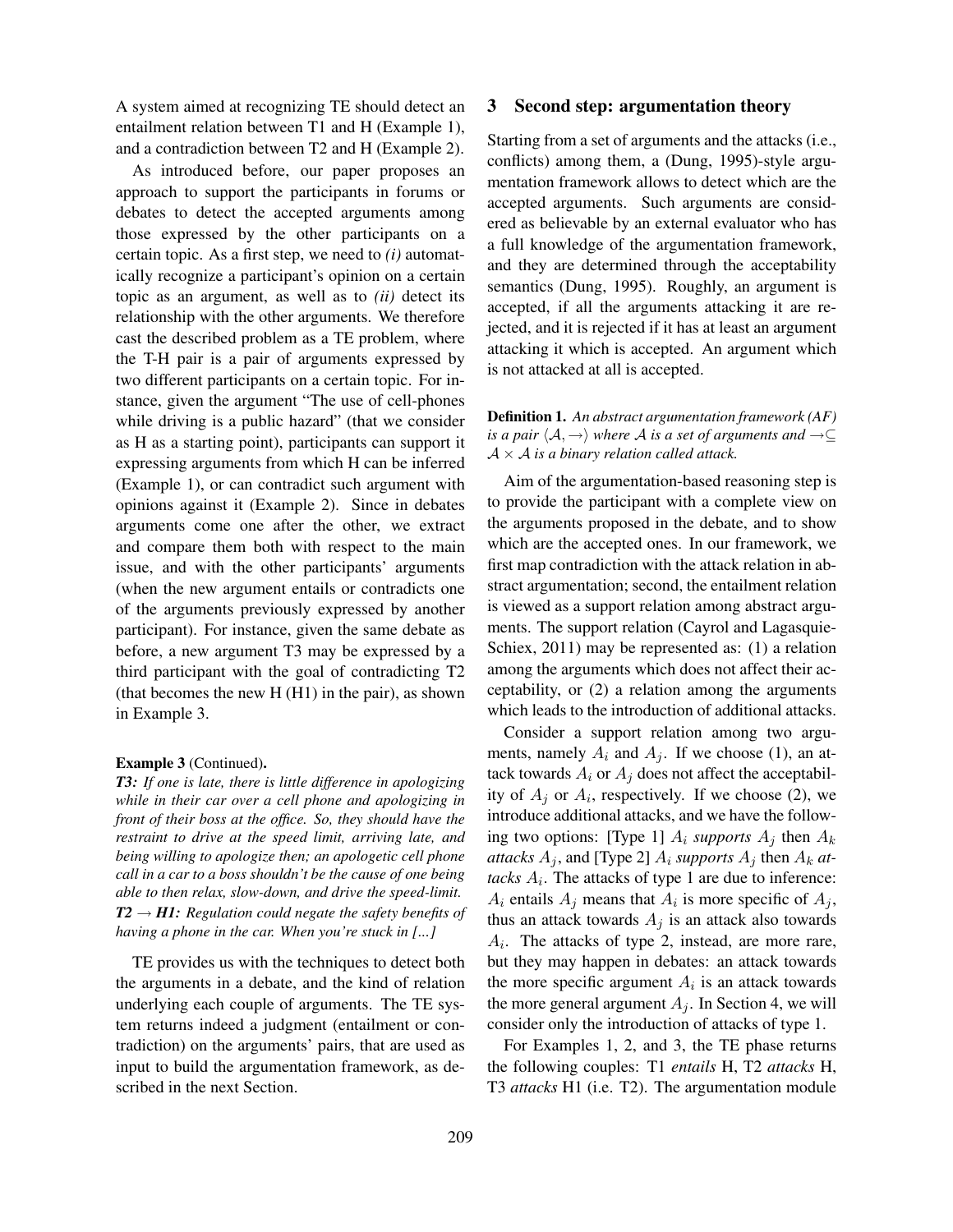maps each element to its corresponding argument: H  $\equiv A_1$ , T1  $\equiv A_2$ , T2  $\equiv A_3$ , and T3  $\equiv A_4$ . The resulting  $AF$  (Figure 1) shows that the accepted arguments are  $\{A_1, A_2, A_4\}$ , meaning that the issue "The use of cell-phones while driving is a public hazard"  $(A_1)$  is considered as accepted. Figure 2 visualizes the complete framework of the debate "Use of cell phones while driving" on Debatepedia. Accepted arguments are double bordered.



Figure 1: The AF built from the results of the TE module for Example 1, 2 and 3, without introducing additional attacks. Plain arrows represent *attacks*, dashed arrows represent *supports*.



Figure 2: The AF built from the results of the TE module for the entire debate. Grey attacks are of type 1. For picture clarity, we introduce type 1 attacks only from  $A_{11}$ . The same attacks hold from  $A_{10}$  and  $A_3$ .

## 4 Experimental setting

We experiment the combination of TE and argumentation theory to support the interaction of online debates participants on Debatepedia, an encyclopedia of pro and con arguments on critical issues.

Data set. To create the data set of arguments pairs to evaluate our task<sup>3</sup>, we randomly selected a set of topics (reported in column *Topics*, Table 1) of Debatepedia debates, and for each topic we coupled all the pros and cons arguments both with the main argument (the issue of the debate, as in Example 1

and 2) and/or with other arguments to which the most recent argument refers, e.g., Example 3. Using Debatepedia as case study provides us with already annotated arguments ( $\textit{pro} \Rightarrow \textit{entailment}^4$ , and *cons*  $\Rightarrow$  *contradiction*), and casts our task as a yes/no entailment task. As shown in Table 1, we collected 200 T-H pairs, 100 used to train the TE system, and 100 to test it (each data set is composed by 55 entailment and 45 contradiction pairs).<sup>5</sup> Test set pairs concern completely new topics, never seen by the system.

TE system. To detect which kind of relation underlies each couple of arguments, we used the EDITS system (Edit Distance Textual Entailment Suite), an open-source software package for recognizing TE<sup>6</sup> (Kouylekov and Negri, 2010). EDITS implements a distance-based framework which assumes that the probability of an entailment relation between a given T-H pair is inversely proportional to the distance between T and H. Within this framework, the system implements different approaches to distance computation, providing both edit distance algorithms and similarity algorithms.

Evaluation. To evaluate our combined approach, we carry out a two-step evaluation: we assess *(i)* the performances of the TE system to correctly assign the entailment/contradiction relations to the pairs of arguments in the Debatepedia data set; *(ii)* how much such performances impact on the goals of the argumentation module, i.e. how much a wrong assignment of a relation between two arguments leads to an incorrect evaluation of the accepted arguments.

For the first evaluation, we run the EDITS system off-the-shelf on the Debatepedia data set, applying one of its basic configurations (i.e. the distance entailment engine combines cosine similarity as the core distance algorithm; distance calculated on lemmas; stopword list included). EDITS accuracy on the training set is 0.69, on the test set 0.67 (a baseline applying a Word Overlap algorithm on tokenized text is also considered, and obtains an accuracy of 0.61 on the training set and 0.62 on the test set). Even using a basic configuration of EDITS, and a small data set (100 pairs for training) performances

<sup>3</sup>Data available for the RTE challenges are not suitable for our goal, since the pairs are extracted from news and are not linked among each other (they do not report opinions on a certain topic). http://www.nist.gov/tac/2010/RTE/

<sup>4</sup>Arguments "supporting" another argument without inference are left for future work.

<sup>&</sup>lt;sup>5</sup>Available at http://bit.ly/debatepedia\_ds

<sup>6</sup>Version 3.0 available at http://edits.fbk.eu/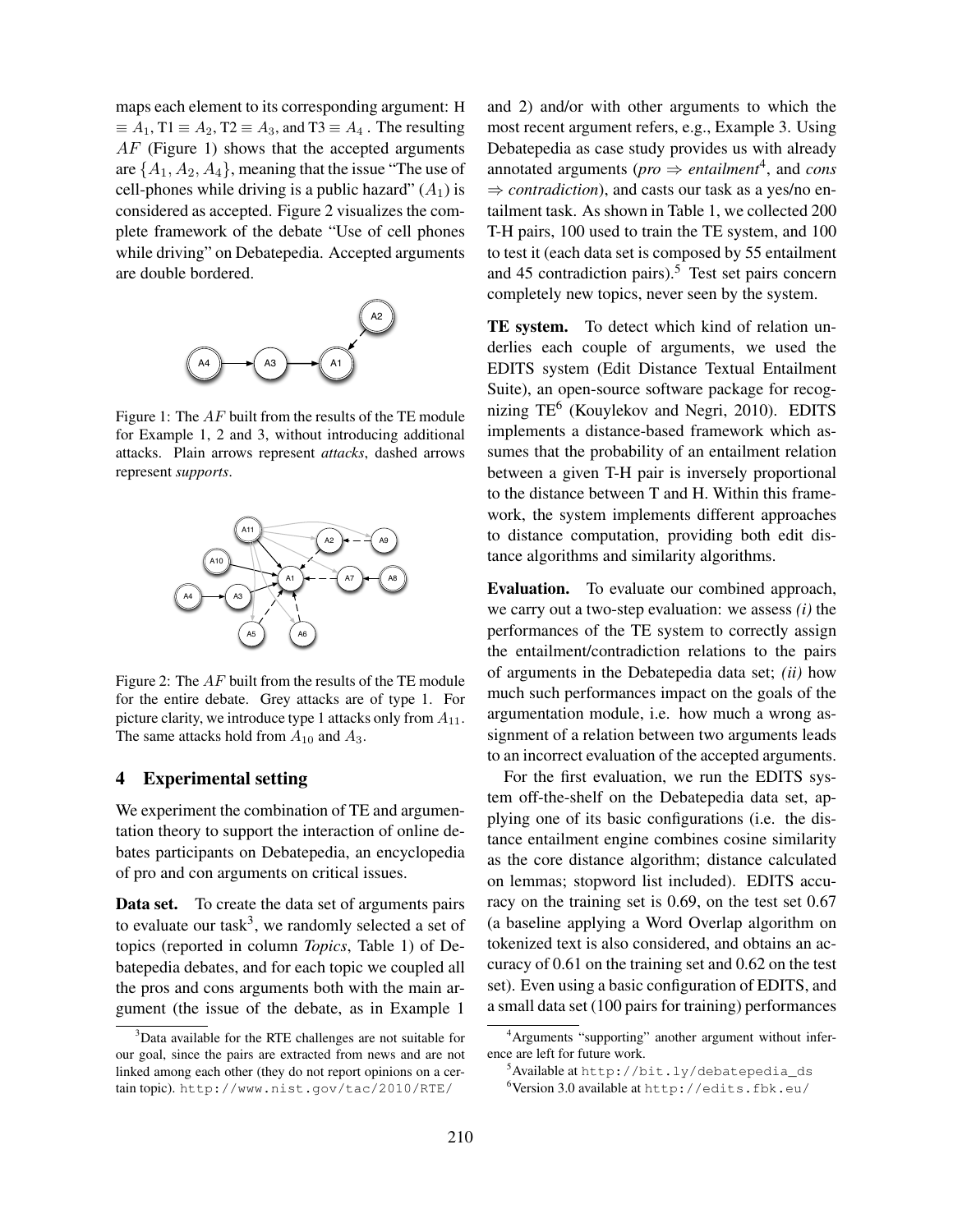| <b>Training set</b>                |        |        |     |                | <b>Test set</b>                  |                     |        |     |     |
|------------------------------------|--------|--------|-----|----------------|----------------------------------|---------------------|--------|-----|-----|
| <b>Topic</b>                       | #argum | #pairs |     |                | <b>Topic</b>                     | $\frac{1}{4}$ argum | #pairs |     |     |
|                                    |        | TOT.   | ves | no             |                                  |                     | TOT.   | ves | no. |
| Violent games boost aggressiveness | 16     | 15     | 8   | ┑              | Ground zero mosque               | 9                   | 8      | 3   |     |
| China one-child policy             | 11     | 10     | 6   | $\overline{4}$ | Mandatory military service       | 11                  | 10     | 3   |     |
| Consider coca as a narcotic        | 15     | 14     |     |                | No fly zone over Libya           | 11                  | 10     | 6   | 4   |
| Child beauty contests              | 12     | 11     | -   | 4              | Airport security profiling       | 9                   | 8      | 4   |     |
| Arming Libyan rebels               | 10     | Q      | 4   | 5              | Solar energy                     | 16                  | 15     | 11  |     |
| Random alcohol breath tests        | 8      |        | 4   | 3              | Natural gas vehicles             | 12                  | 11     | 5   | h.  |
| Osama death photo                  |        | 10     |     | 5              | Use of cell phones while driving | 11                  | 10     | 5   |     |
| Privatizing social security        | 11     | 10     |     | 5              | Marijuana legalization           | 17                  | 16     | 10  | 6   |
| Internet access as a right         | 15     | 14     | 9   | 5              | Gay marriage as a right          | −                   | 6      | 4   | ◠   |
|                                    |        |        |     |                | Vegetarianism                    | ⇁                   | 6      | 4   | ◠   |
| <b>TOTAL</b>                       | 109    | 100    | 55  | 45             | <b>TOTAL</b>                     | 110                 | 100    | 55  | 45  |

Table 1: The Debatepedia data set.

on Debatepedia test set are promising, and in line with performances of TE systems on RTE data sets.

As a second step of the evaluation, we consider the impact of EDITS performances on arguments acceptability, i.e., how much a wrong assignment of a relation to a pair of arguments affects the computation of the set of accepted arguments. We identify the accepted arguments both in the correct  $AF$  of each Debatepedia debate of the data set (the goldstandard, where relations are correctly assigned), and on the AF generated basing on the relations assigned by EDITS. Our combined approach obtained the following performances: precision 0.74, recall 0.76, accuracy 0.75, meaning that the TE system mistakes in relation assignment propagate in the AF, but results are still satisfying and foster further research in this direction.

# 5 Related work

DebateGraph<sup>7</sup> is an online system for debates, but it is not grounded on argument theory to decide the accepted arguments. Chasnevar and Maguitman's (2004) system provides recommendations on language patterns using indices computed from Web corpora and defeasible argumentation. No NLP is used for automatic arguments detection. Carenini and Moore (2006) present a computational framework to generate evaluative arguments. Based on users' preferences, arguments are produced following argumentation guidelines to structure evaluative arguments. Then, NL Generation techniques are applied to return the argument in natural language. Unlike them, we do not create the arguments, but we use TE to detect them in texts, and we use Dung's model to identify the accepted ones. Wyner and van Engers (2010) present a policy making support tool based on forums, where NLP and argumentation are coupled to provide well structured statements. Beside the goal, several points distinguish our proposal from this one: *(i)* the user is asked to write the input text using Attempt to Controlled English, with a restricted grammar and vocabulary, while we do not support the participant in writing the text, but we automatically detect the arguments (no language restriction); *(ii)* a mode indicates the relations between the statements, while we infer them using TE; *(iii)* no evaluation of their framework is provided.

# 6 Future challenges

Several research lines are considered to improve the proposed framework: first, the use of NLP to detect the arguments from text will make argumentation theory applicable to reason in real scenarios. We plan to use the TE module to reason on the introduction of the support relation in abstract argumentation theory. We plan to extend our model by considering also other kinds of relationships among the arguments. Moreover, given the promising results we obtained, we plan to extend the experimentation setting both increasing the size of the Debatepedia data set, and to improve the TE system performances to apply our combined approach in other real applications (considering for instance the presence of unrelated arguments, e.g. texts that do not entail nor contradict).

<sup>7</sup>http://debategraph.org